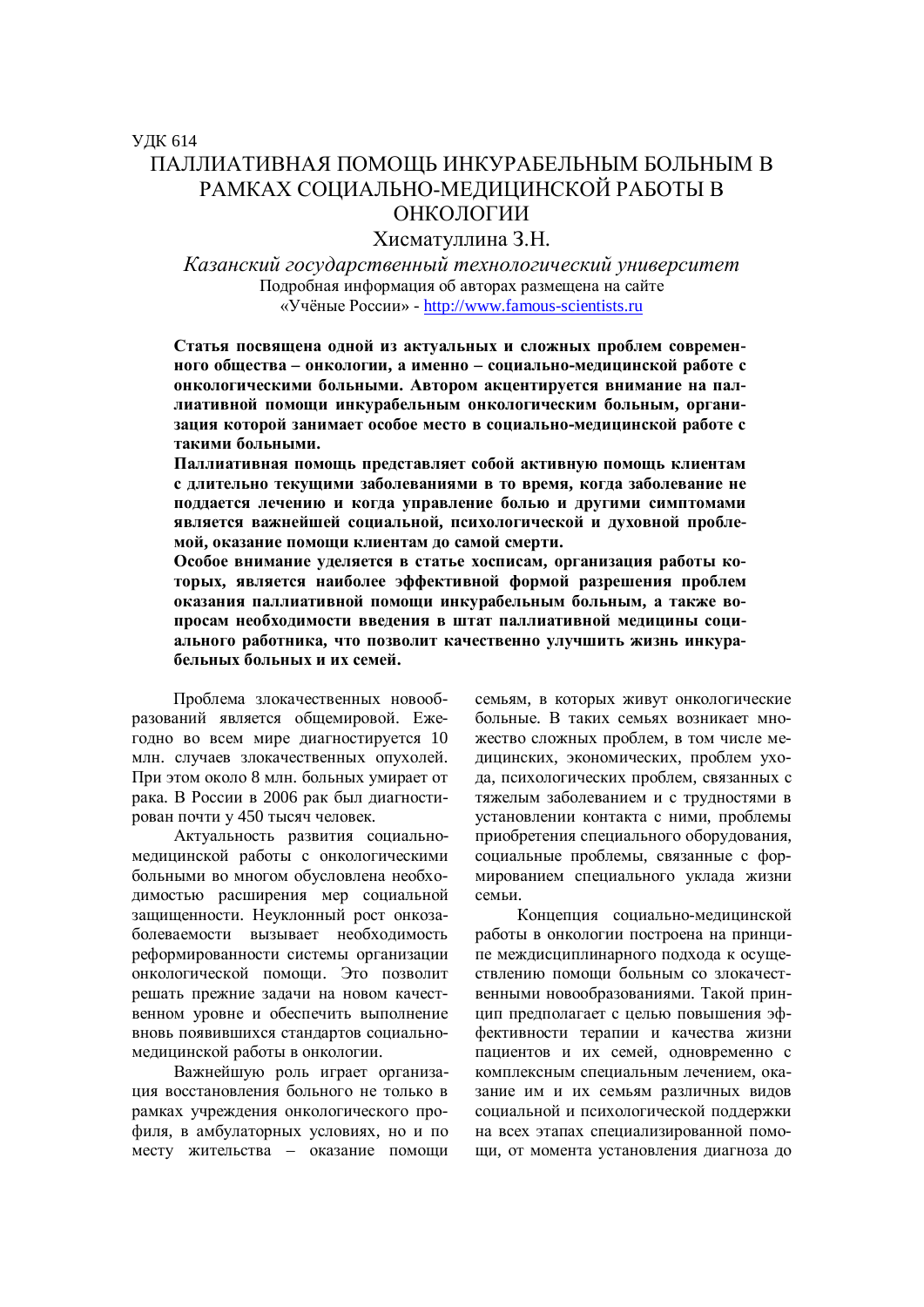выздоровления и возвращения этой категории лиц к прежнему социальному положению посредством участия в процессе лечения и диспансерного наблюдения помимо профессиональных онкологов и врачей различных специальностей, психолога и специалиста по социальной работе. Концепция строится на выделении обобщенных групп и работе с ними по дифференцированным, но соответствующим общим принципам социально-медицинской работы в онкологии программам помощи. [3, с. 12-15]. Больные с онкопатологией – главный объект внимания социальномедицинской работы в онкологии. Главный, но не единственный, так как семья больного, занимая определенное место в команде, борющейся за его жизнь, принимает на себя часть проблем и тем самым сама превращается в объект заботы социальной службы.

Организация медицинской помощи больным с далеко зашедшими формами злокачественных опухолей представляет собой одну из сложных и не-решенных до сих пор проблем. Однако не менее важной проблемой является оказание таким больным социальной помощи, в которой они нуждаются не меньше, а может быть и гораздо больше. У половины больных рак диагностируется в запущенных стадиях, когда полное излечение уже невозможно. Большинство онкобольных получают симптоматическое лечение в домашних условиях. Средняя продолжительность жизни таких больных колеблется от нескольких месяцев до  $1,5 - 2$  лет, при этом последние месяцы жизни больного, как правило, сопровождаются тяжелыми болями, связанными с прогрессированием основного заболевания и нарастающей кахексией. Несомненно, что многие из этих больных нуждаются в госпитализации. Однако специализированные онкологические стационары не могут взять на себя заботу об этих пациентах, поскольку, в виду запущенности опухолевого процесса они не подлежат радикальному лечению. Такие люди нуждаются в паллиативной помощи. [4, с. 35-37].

На сеголняшний момент в России умирают на дому свыше 90 % онкологических больных. К сожалению, печальная

реальность современного российского здравоохранения состоит в том, что больные с четвертой сталией онкологического процесса «неперспективны» в плане радикальных методов лечения. Согласно Приказу МЗ РФ № 590 от 1986 г. онкологические больные получают помощь либо участкового терапевта в виде назначения наркотиков, либо в терапевтическом отделении по месту жительства. Отсутствие гарантий обезболивания, страх боли, превышающий страх смерти, социальная и экономическая беззащитность и беспомощность вызывает целую гамму реактивных состояний, что приводит порой к очень трагическому финалу – суициду среди больных и их родственников.

Все это свидетельствует о необходимости создания хосписов и использования дифференцированного подхода при составлении мероприятий, выполняемых по социально-медицинской работе, о потребности в социальной защищенности, в медицинском наблюдении, в проведении паллиативной Помощи. В связи с этим остро стоит вопрос о подготовке специалистов, способных осуществлять социально-медицинскую работу в отношении онкологических больных. [2, с. 21-24].

В настоящее время в России функционируют 45 хосписов, еще около 20 находятся в стадии формирования. Нужно отметить, что медсестры незнакомы в полной мере со спецификой паллиативного ухода, а также с основами психологической поддержки неизлечимых больных. Поскольку за небольшой срок существования в России хосписов стали очевидными преимущества паллиативной помощи для группы неизлечимых больных и необходимость дальнейшего развития хосписного движения, то совершенно очевидна роль в этом специалистов по социальной naботе.

Именно специалисты по социальной работе в сотрудничестве с врачами, психологами, способны успешно решать стоящие перед ними задачи: оказывать помощь и лостигать эффективного взаимопонимания с учетом психологических и духовных потребностей тяжелобольных и умираюпих папиентов, а также психологических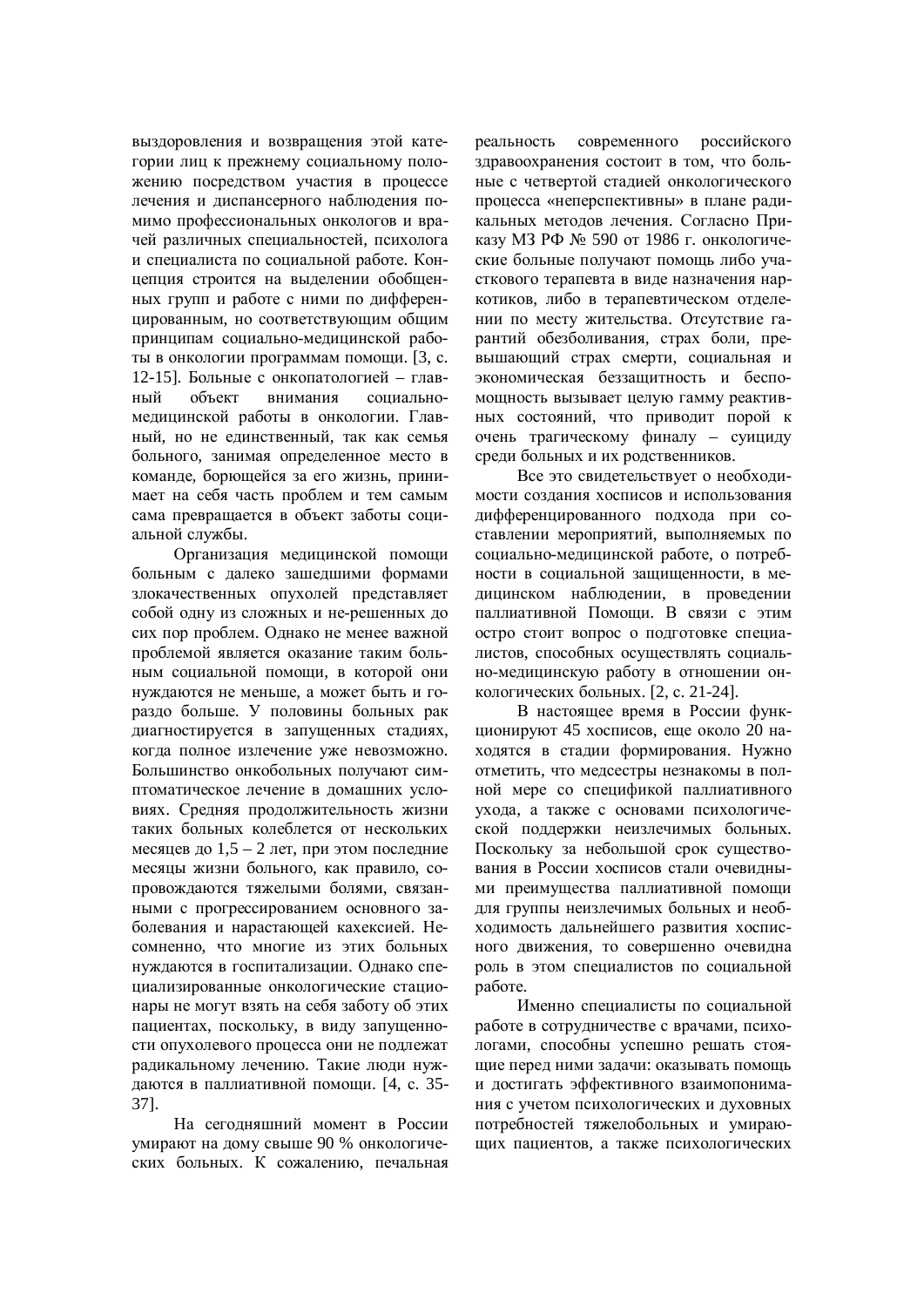проблем семьи и других лиц, играющих важную роль в жизни больного.

 $X$ оспис – это не обычное лечебнопрофилактическое учреждение, а медикосоциальное, призванное оказать не только медицинскую помощь инкурабельным больным, но и оказывать помощь в решении социальных, психологических, духовных проблем, стоящих перед пациентом и его близкими. Хоспис – это учреждение, где умирающему человеку помогают прожить оставшуюся жизнь без чувства страха, по возможности полноценно. Центры паллиативного лечения (хосписы) представляют собой стационары, предусматривающие помешение больных на 2-3 нелели для оказания того или иного вила симптоматического лечения, в том числе обезболивания, когда это невозможно осуществить в домашних условиях или в дневном стационаре. Хоспис является государственным учреждением, предназначенным для инкурабельных онкологических больных с нелью обеспечения паллиативного лечения, подбора необходимой обезболивающей терапии, оказания медикосоциальной помощи, ухода, психосоциальной реабилитации, а также психологической поддержки родственников на период болезни и утраты близкого.

Согласно приложению к Приказу Минздрава РФ от 08.09.1992 г. № 247 «О включении в номенклатуру учреждений здравоохранения хосписов», хосписы и отделения паллиативной помощи являются медико-социальными учреждениями. При этом причиной госпитализации в стационары хосписов и отделения паллиативной помощи более 30 % пациентов являются социальные или социально-медицинские показания, поэтому мелицинский аспект помощи инкурабельным больным неразрывно связан с деятельностью социального работника в хосписе. Социального работника и медицинский персонал хосписа объединяет главная задача – облегчить боль и страдание, создание для пациента и его семьи лучшего качества жизни, а при состояниях, не совместимых с жизнью, помочь больному достойно и без мучений встретить свой конец. В организации работы хосписов состоит полноненная паллиативная помощь Речь идет о том, чтобы пациенту была дана возможность последние месяцы и дни вести содержательную, наполненную жизнь. Т.е. цель паллиативной помоши – обеспечить максимально возможное высокое качество жизни для больного и его семьи, обеспечить достойное человека умирание. Паллиативная помощь - это активная всеобъемлющая забота о больных, болезнь которых не поддается излечению, а также контролирование боли и других симптомов. Так как паллиативная помощь располагает богатым арсеналом средств, направленных на облегчение тягостных симптомов и создание комфорта для пациента, многие ее возможности мо-ГУТ И ЛОЛЖНЫ ИСПОЛЬЗОВАТЬСЯ НА РАННИХ стадиях болезни как компонент комплексного лечения злокачественных опухолей. Таким образом, паллиативная помощь должна всегда дополнять противоопухолевое лечение.

Главной залачей паллиативной помощи является поддержка состояния благополучия, а иногда и улучшение общего самочувствия больного, находящегося в терминальной стадии заболевания. Поэтому элементы паллиативной помощи должны осуществляться с первых же дней лечения больного. Это повысит качество его жизни на всех этапах болезни и прелоставит врачу больше возможностей для проведения противоопухолевой терапии. [5, с. 8-9]. Имея достаточную информацию о течении заболевания, врач и больной совместно могут выбрать рациональные пути борьбы с ним. Выбирая ту или иную тактику лечения онкологического больного, врач должен обязательно включать в нее, наряду с противоопухолевым лечением, элементы паллиативного лечения с учетом биологического и эмоционального состояния больного, его социального и психологического статуса. Только с учетом всех этих факторов можно рассчитывать на успех, на улучшение качества жизни пациента, что и является конечной задачей при решении проблемы оказания паллиативной помоши онкологическим больным в терминальной сталии болезни.

Программа паллиативного лечения включает в себя ряд компонентов: 1) помощь на дому; 2) консультативная помощь; 3) дневные стационары. В програм-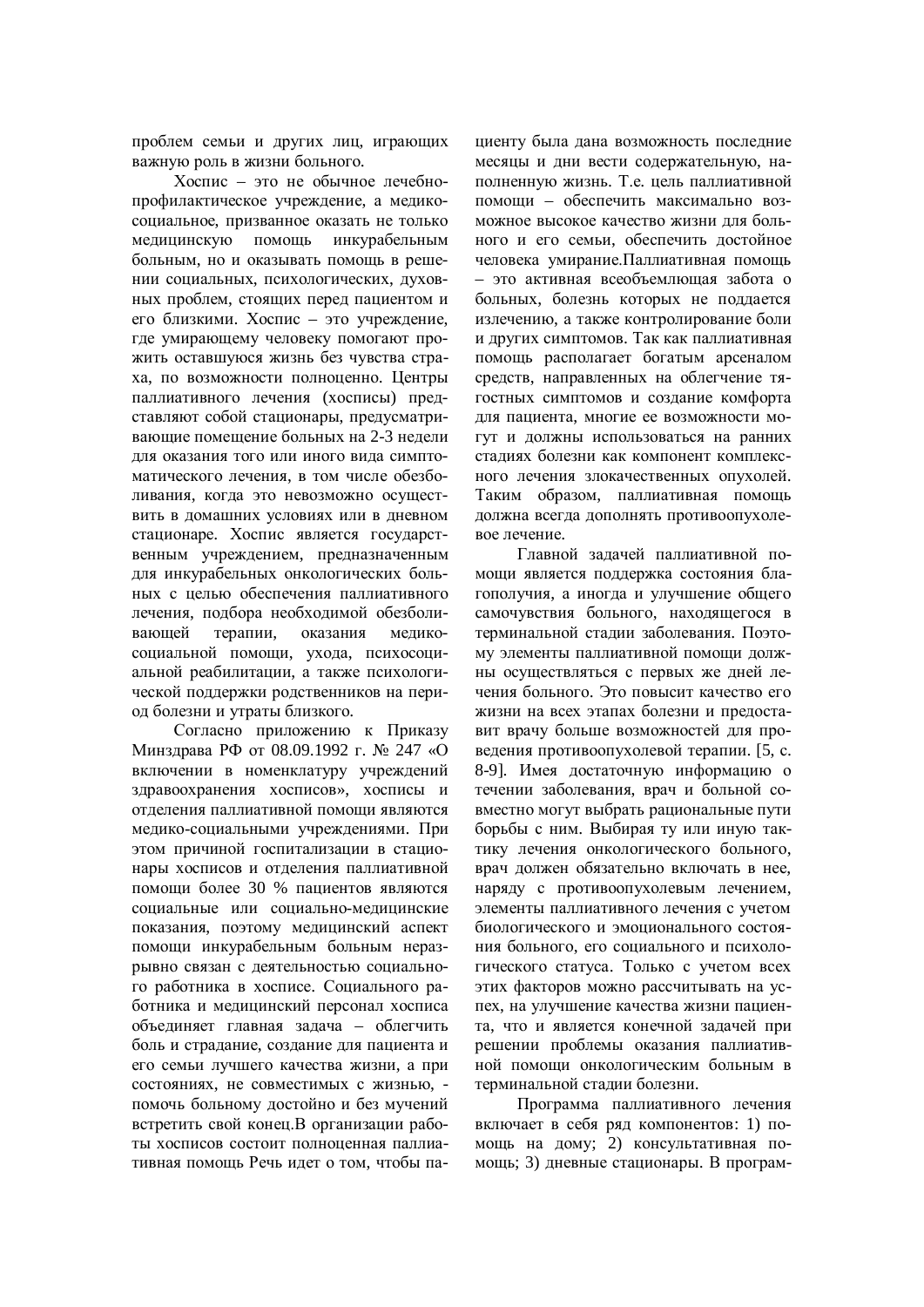ме паллиативной помощи специалисты обеспечивают как физический уход, так и поддержку эмоциональной и духовной сфер пациента и его семьи. Способность интуитивно понимать каждого пациента как личность, принимать его переживания, проникать в глубины ощущений и чувств, распознавать корни тех или иных форм и способов поведения – составляет сущность антропологического подхода в оказании помощи инкурабельным больным и их семьям, является основополагающим в профессиональной характеристике личности социального работника. Интегративная антропология в паллиативной медицине в определенной мере восполняет существующую разобщенность медицины, социальной работы, психологии, права. Современной целью интегративной антропологии в паллиативной мелицине является обеспечение психобиологическим знанием психологов, социальных работников, терапевтов, социологов, юристов, медиков. Интегративный подход – теоретическая основа социальной работы в хосписе. [1, с. 374].

Важными характеристиками социального работника являются гуманистическое, позитивное отношение, высокая положительная самооценка, легкость выражения эмоций, эмоциональная открытость и теплота, эмоциональная устойчивость, отсутствие тревожности как личностной черты, толерантность к фрустрации, неагрессивное, необвинительное поведение в хонфликтных ситуациях, эмпатичность, высокая степень личностной социальной ответственности. [1, с. 373]

Личность социального работника в аспекте профессиональной деятельности рассматривается как один из серьезных факторов достижения успеха в решении вопросов организации, управления и внедрения спектра социальных услуг «обреченным» больным и их ближайшему окружению в системе паллиативной медицины и ухода.

Таким образом, помимо лечения злокачественных новообразований, социально-медицинская работа с онкобольными включает в себя медико-социальное обслуживание инкурабельных больных, а также организацию хосписного обслуживания. Универсальность организации сопиально-мелининской помощи инкурабельным больным в хосписе является наиболее эффективной формой, которая позволяет более полно удовлетворить их социальные, психологические и медицинские нужды.

Введение в штат паллиативной медицины социального работника позволит реально повысить эффективность работы хосписа, качественно улучшить жизнь инкурабельных больных и их семей и скоординировать деятельность персонала на выполнение своих непосрелственных обязанностей.

## СПИСОК ЛИТЕРАТУРЫ:

1. Артюнина Г.П. Основы социальной медицины: Учебное пособие для вузов. М.: Академический проект, 2005. – 576 c.

2. Вязьмин А.М. Теория медикосоциальной работы в онкологии. М., 2002.  $- C. 28.$ 

3. Моисеенко Е.И. Основные положения концепции социально-медицинской работы в онкологии // Социальные и психологические проблемы детской онкологии: Материалы I Всероссийской конференции с международным участием. М.,  $2000. - C. 12-15.$ 

4. Новиков Г.А. Практическое руководство по паллиативной помощи онкологическим больным М 2004

5. Паллиативная медицина и реабилитация / Под ред. Г.А. Новикова. М.: Фонд «Паллиативной медицины и реабилитации больных», 2001. - № 3-4.